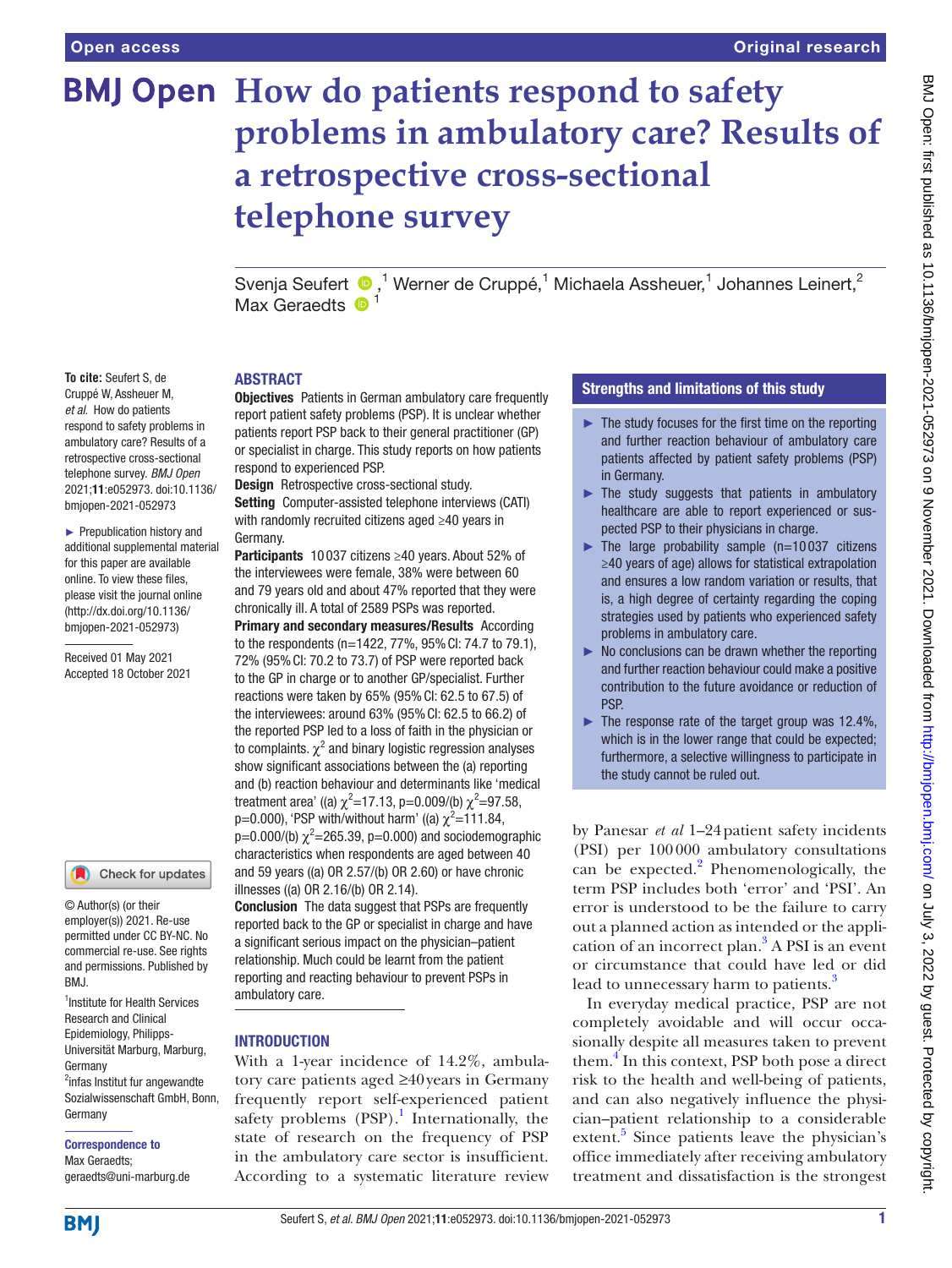factor for changing physicians, medical service providers can only insufficiently determine PSP and its social impact on patients. Thus, it is unclear how ambulatory care patients deal with PSP and whether they report experienced PSP back to their physician in charge or to another physician, or if they contact their insurance companies or seek legal counsel after experiencing a PSP directly.

To date, few studies have addressed the reporting and reaction behaviours of patients who experienced PSP in ambulatory care settings, and some studies have focused on healthcare professionals' experiences with patient responses. In a 2010 nationwide survey of general practitioners (GPs) and ambulatory care specialists in Germany on the topic of quality management and patient safety in medical practices, 62% of physicians surveyed reported never being confronted with allegations of errors, only 28% of physicians reported dealing with dissatisfied patients due to errors once a year, and only 10% more frequently than once a year; 73% of the surveyed patients with experienced PSP first sought a conversation with the GP directly, while 20% of the patients consulted a lawyer directly without seeking clarification from the care provider first. According to the respondents, 15% of the patients reacted with defamation. Additionally, the participating physicians stated in the free comments that their patients had changed the physician without explanation or simply stayed away.<sup>[6](#page-9-5)</sup> In international studies, participating physicians reported that around 12% of errors (n=330) resulted in emotional distress or loss of faith by affected patients.[7](#page-9-6) In the study conducted by Ushie *et*   $a^{\beta}$  around 99% of the Nigerian patients surveyed stated that they would react with negative feelings, expressed in (strong) anger and disappointment, in the case of a treatment error. Only 4% of the respondents would forgive the medical provider completely, while around 2% of them would take actions depending on the error. Thus, around 36% would sue the hospital or the service provider for financial compensation and/or would like the person who committed the error to be suspended (34%). In the study by Giardina *et al*<sup> $\theta$ </sup> roughly 66% of 184 US patients treated and surveyed in both inpatient and outpatient settings stated that they or their families reported experienced adverse events back to the institution where the incident occurred (45%) or subsequently contacted another authorised health agency (19%). In only 6% were the patients concerns satisfied with the response of the institutions contacted. Nevertheless, studies suggest that patients are motivated to report incidents they have experienced in order to prevent a similar event from happening to other patients.<sup>10</sup> Mazor *et al*<sup>11</sup> conducted in-depth telephone interviews with cancer patients who believed that they experienced a preventable, harmful event during their initial cancer diagnosis or subsequent care. Out of 78 completed interviews, it was found that just a few clinicians (6%) initiated discussions surrounding the problematic events, while the patient or family members initiated the discussion more frequently (27%). However, at least 68% of patients reported discussing the

presumed event with someone in the healthcare system than the person they considered responsible. Only a few affected patients (13%) formally reported their problematic events in writing, spoke with someone in administration or completed satisfaction surveys. Almost all patients reported making changes in their healthcare-related behaviour, for instance about 54% of cancer patients were more likely to seek a second opinion (42%) or change physicians (12%). A similar distribution was found in the cross-sectional study by Kistler *et al*<sup>12</sup> and in the telephone survey conducted by the American Medical Association  $(AMA)^{13}$  in 1977: roughly 14% of the patients surveyed by Kistler *et al* (n=1697) and 10% of those surveyed by the AMA (n=639) stated that they had changed their physician in charge due to an error.

Due to the fact that there have been no systematically recorded figures on the responding behaviour of ambulatory patients in dealing with experienced PSP in Germany, the present study focuses for the first time on the reporting and further response behaviour of affected patients. In addition to descriptive recording, it is examined whether the reporting and reaction behaviour differs according to the treatment area and the type of PSP, the specialist group, PSP with and without harm, the type of harm as well as the severity, the recovery time and the additional treatment. In addition, the relationship between the reporting and reaction behaviour and the sociodemographic characteristics of affected patients was investigated.

#### **METHODS**

The study data originate from the retrospective study 'PAV—Patient Safety in Ambulatory Care' (F-KZ: 01VSF16015) funded by the Innovation Committee at the Federal Joint Committee (G-BA) and based on survey data collected by means of computer-assisted telephone interviews (CATI) on a representative population sample  $(n=10037)$  of adults aged ≥40 years. We followed the Strengthening the Reporting of Observational Studies in Epidemiology checklist for reporting observational studies (see online supplemental file  $1$ ).<sup>1</sup>

## Questionnaire and setting

The CATI survey was based on a newly developed questionnaire (PSP-AMB), $115$  which was developed by means of a systematic literature review and qualitative interviews with physicians and patients (n=20) of the ambulatory care in Germany. In the first section, PSP-AMB records a total of 32 types of PSP of the last 12 months in seven treatment areas and, for each confirmed PSP, detailed questions on the specialist group involved, the damage associated with the PSP, the reporting and further reaction behaviour as well as the sociodemographics of affected patients [\(online supplemental e-Box 1](https://dx.doi.org/10.1136/bmjopen-2021-052973)). In order to minimise cognitive stress and memory bias, complex filters ensured the interviewees were just asked the questions relevant to them. After completing both qualitative (n=20) and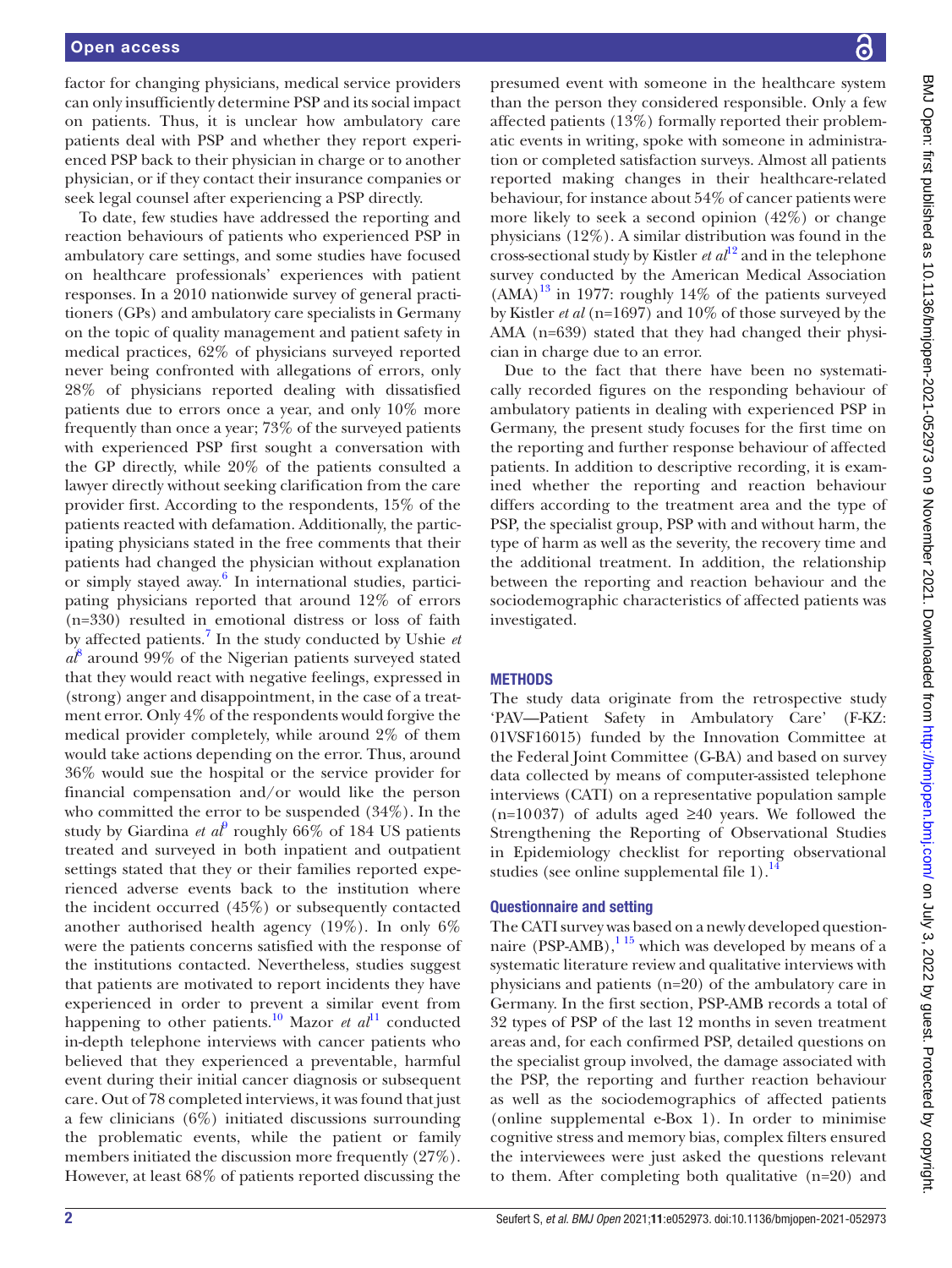quantitative (n=110) pretests, a total of 10037 people  $\geq 40$ years of age were interviewed nationwide between May and October 2018 by using a random sample of listed and permuted landline and mobile phone numbers (70:30 distribution). To ensure that even hard-to-reach target persons could be won over for an interview, the telephone numbers were contacted continuously throughout the entire field period from Monday to Friday between 4:00 pm and 9:00 pm and on Saturdays between 10:00 am and 6:00 pm. In order to reach as many prospective participants as possible, both the days of the week and the times of day were permanently varied for the contact attempts. If desired, participants could be called again for the interview on a different date (including mornings, early afternoons or weekends) or at a different telephone number. In addition, if necessary, interviews that had already begun could be interrupted and continued at a later time.

In multiple-person households, the adult with the most recent birthday was the target person. Out of almost 700000 telephone numbers generated, around 81000 could be identified as belonging to the target group; of these, around 65000 could be interviewed during the field time. Approximately 84% refused to participate. Just a few interviews were aborted (150) or could not be evaluated (5), so that in the end, a participation rate of 12.4% was achieved (10 037/81 108). The variables gender, age group, household size, school education, employment status, nationality, federal state and municipality size classes were used as weighting factors.

#### Sample

For reasons of research economics, the actual sample realised (n=10037) refers only to the population of ≥40-year-old citizens in Germany, since these are expected to have a higher probability of illness and physician visits than younger citizens (2017: 22.5million men; 24.7million women; 57% of the total population). The sample largely corresponds to the participants of the population survey conducted by the Robert Koch-Institute (RKI) in Germany as part of the 2014 health reporting (GEDA 14).<sup>116</sup> Around 88% of participants (n=8841) had at least one GP or ambulatory care specialist visit within the last 12 months, and of these, around 59% of participants reported having experienced at least one PSP during this period. [Table](#page-2-0) 1 shows the sociodemographic and socioeconomic parameters of patients affected by PSP (n=1422). About 51% of the PSP-affected patients were between 40 and 59 years old and 57% were female. 79.5% assessed their current health status as (very) good to moderate; around 69% stated that they had at least one long-term chronic disease at the time of the survey.

### Statistical analyses

The statistical analyses refer to the population that had at least one GP or specialist visit in the 12 months prior to the survey (PSP-1-year-incidence). First, descriptive analyses were carried out. These included, in addition to the

<span id="page-2-0"></span>

| <b>Table 1</b><br>Sociodemographic data (n=1422) |                              |                |              |  |  |  |  |  |
|--------------------------------------------------|------------------------------|----------------|--------------|--|--|--|--|--|
|                                                  |                              | <b>PAV</b> (%) | 95% CI       |  |  |  |  |  |
| Last GP or<br>specialist visit*                  | During the past 12<br>months | 87.5           | 85.8 to 89.1 |  |  |  |  |  |
|                                                  | More than 12<br>months ago   | 12.4           | 11.8 to 13.1 |  |  |  |  |  |
| No. of PSP+                                      | One PSP                      | 58.8           | 56.2 to 61.3 |  |  |  |  |  |
|                                                  | More than one PSP            | 41.2           | 38.7 to 43.8 |  |  |  |  |  |
| Gender                                           | Male                         | 43.0           | 40.4 to 45.6 |  |  |  |  |  |
|                                                  | Female                       | 57.0           | 54.4 to 59.5 |  |  |  |  |  |
| Age groups                                       | 40-59 years old              | 56.6           | 54.0 to 59.2 |  |  |  |  |  |
|                                                  | 60-79 years old              | 36.4           | 34.0 to 39.0 |  |  |  |  |  |
|                                                  | 80+ years old                | 6.3            | 5.2 to 7.7   |  |  |  |  |  |
| <b>Current health</b>                            | Very good                    | 7.1            | 5.9 to 8.6   |  |  |  |  |  |
| status                                           | Good                         | 36.8           | 34.3 to 39.3 |  |  |  |  |  |
|                                                  | Mediocre                     | 35.6           | 33.1 to 38.1 |  |  |  |  |  |
|                                                  | <b>Bad</b>                   | 15.8           | 14.0 to 17.7 |  |  |  |  |  |
|                                                  | Very bad                     | 4.6            | 3.7 to 5.9   |  |  |  |  |  |
| Chronic                                          | Yes                          | 69.3           | 66.8 to 71.6 |  |  |  |  |  |
| diseases                                         | No                           | 30.7           | 28.3 to 33.1 |  |  |  |  |  |
| Inpatient                                        | <b>Yes</b>                   | 35.1           | 32.7 to 37.6 |  |  |  |  |  |
| treatment<br>during the past<br>12 months        | No                           | 64.9           | 62.4 to 67.4 |  |  |  |  |  |
| Citizenship                                      | German                       | 78.6           | 76.4 to 80.7 |  |  |  |  |  |
|                                                  | Non-German                   | 20.0           | 18.0 to 22.2 |  |  |  |  |  |
| Subjective                                       | High                         | 32.3           | 30.0 to 34.8 |  |  |  |  |  |
| social status                                    | Medium                       | 47.0           | 44.5 to 49.6 |  |  |  |  |  |
|                                                  | Low                          | 17.9           | 16.0 to 19.9 |  |  |  |  |  |

\*PAV, study population of ≥40-year-olds: 10037 participants. †Number of reported PSP with at least one GP or specialist visit during the past 12 months. GP, general practitioner; PAV, Patient Safety in Ambulatory Care;

PSP, patient safety problems.

descriptive analysis of the types of PSP, the specialist group, the type and severity of harm, the recovery time and the type of additional treatment, as well as the descriptive analysis of the reporting and further reaction behaviour including the 95% CI. The analyses were carried out with SPSS, V.25 and were cross-checked with the statistical package R, V.3.5.2 (Base Package). Chi-square tests  $(\chi^2)$  were used to test the hypotheses of whether there were differences in the reporting and further reaction behaviour associated with the determinants 'treatment area', 'PSP types', 'specialist group', 'type of harm' as well as with the 'severity of harm', 'recovery time' and 'additional treatment'. We assumed a significant value of <0.05.

Finally, binary logistic regression analyses were used to examine the relationship between the patients' coping strategy with experienced PSP and the patients' sociodemographic factors. Thereby, the reporting and further reaction behaviour of at least one reported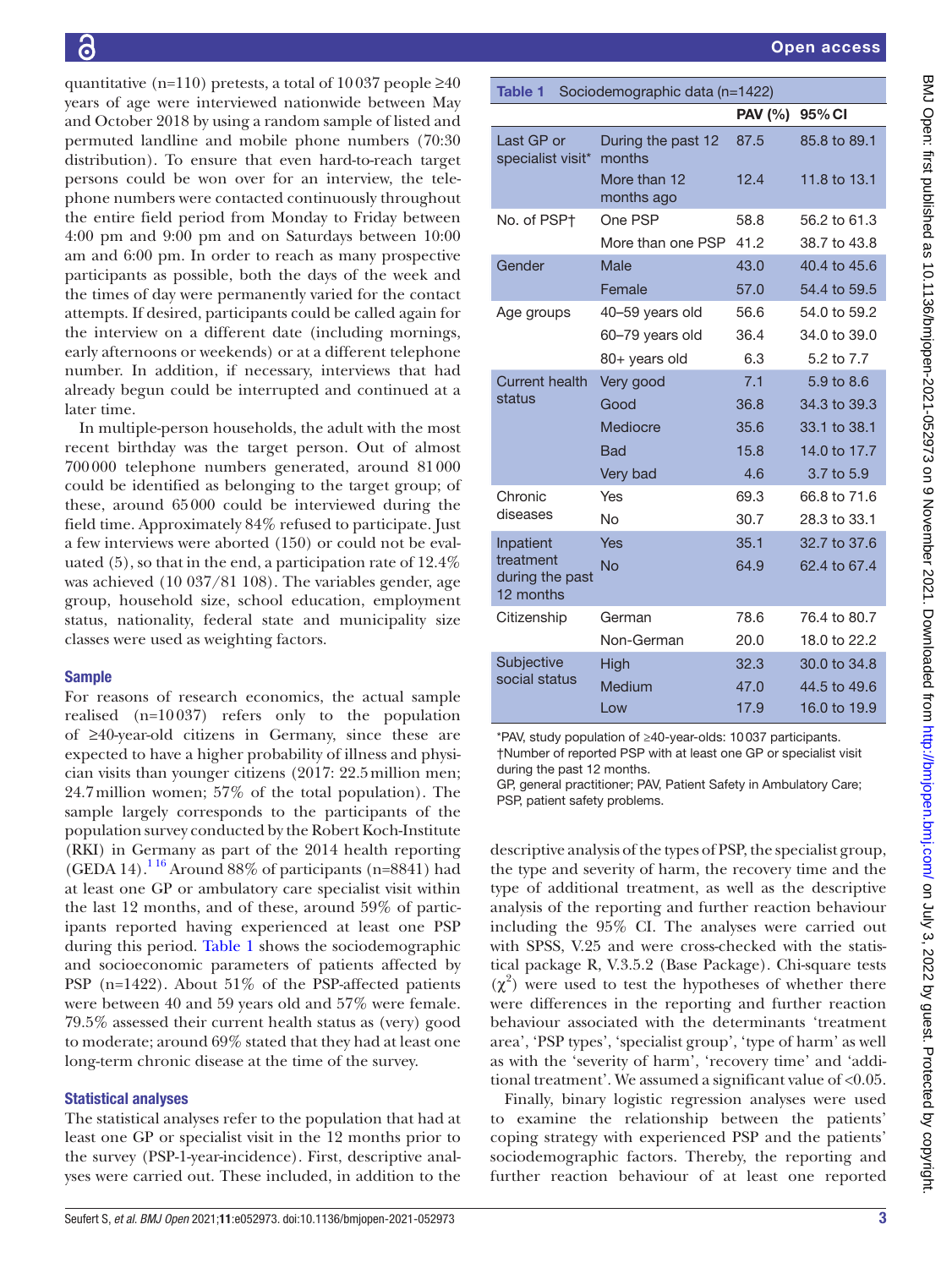#### Open access

PSP was defined as the target variable (dependent variable), 'gender', 'age', 'general state of health', 'chronic diseases', 'last GP and specialist visit', 'inpatient treatment', 'nationality' and the 'subjective social status (SSS)' were defined as influencing variables (independent variables). The OR and 95%CI were estimated.

#### Patient and public involvement

Patients were not actively involved in the development of the research question but participated in guided interviews that were conducted to generate items for the survey instrument. Patients were also involved in the study to pretest the survey instrument and finally participated as interviewees. We presented the study results at the German Coalition for Patient Safety conference 2019 where we explicitly invited patient representatives as discussants.

#### RESULTS

## Coping with experienced PSP

One thousand, eight hundred and sixty-four (72%) of 2589 reported self-experienced PSP were reported back by the affected patient or by relatives  $(77\%)$  and 1666  $(64.3\%)$ PSP resulted in a further reaction by the patient or their relative (65%). Based on possible multiple responses, a total of 2980 reports and 2897 further reactions were received, that is, on average, there was one report and one further reaction per experienced PSP. About 46% of the PSP were reported back to the physician in charge and 37% to another GP or specialist. About 31% were reported to the health insurance company/insurance or to another person/institution. Furthermore, about 38% of PSP caused the affected patients to lose faith in the physician, 33% of PSP triggered a complaint to the physician in charge and 26% of PSPs resulted in a change of the physician (see [table](#page-3-0) 2).

## Differences in reporting and further reaction behaviour depending on PSP type

Detailed analyses in [table](#page-4-0) 3 show the distribution of the (a) reporting and (b) further reaction behaviour depending on the 'medical treatment area', the 'GP/specialist', 'PSP with or without harm', as well as the 'severity of harm', 'recovery time' and 'additional treatment'. Thus,

<span id="page-3-0"></span>

|  |  |  |  | <b>Table 2</b> Reporting and further reaction behaviour to experienced PSP |
|--|--|--|--|----------------------------------------------------------------------------|
|--|--|--|--|----------------------------------------------------------------------------|

|                           |                                        | <b>Patients</b> |               | <b>PSP</b>        |      |               |                   |
|---------------------------|----------------------------------------|-----------------|---------------|-------------------|------|---------------|-------------------|
|                           |                                        | N               | $\frac{0}{0}$ | 95% CI            | N    | $\frac{0}{0}$ | 95% CI            |
| Feedback was given        | Yes                                    | 1095            | 77.0          | 74.7 to 79.1      | 1864 | 72.0          | 70.2 to 73.7      |
|                           | <b>No</b>                              | 487             | 34.2          | 31.8 to 36.8      | 664  | 25.6          | 24.0 to 27.4      |
|                           | <b>Refused</b>                         | 21              | 1.5           | 1.0 to $2.2$      | 38   | 1.5           | 1.1 to $2.0$      |
|                           | Do not know                            | 19              | 1.3           | $0.9$ to $2.1$    | 23   | 0.9           | $0.6$ to $1.3$    |
|                           | Sum                                    | 1422            | 100.0         |                   | 2589 | 100.0         |                   |
| Feedback was given to*    | The GP or specialist in charge         | 751             |               | 52.8 50.2 to 55.4 | 1183 |               | 45.7 43.8 to 47.6 |
|                           | Another GP or specialist               | 618             | 43.5          | 40.9 to 46.1      | 948  |               | 36.6 34.8 to 38.5 |
|                           | Another person or institution          | 334             |               | 23.5 21.4 to 25.8 | 524  |               | 20.2 18.7 to 21.8 |
|                           | The health insurance                   | 178             | 12.5          | 10.9 to 14.3      | 275  | 10.6          | 9.5 to 11.9       |
|                           | An independent patient advisory centre | 17              | 1.2           | 0.7 to 1.9        | 19   | 0.7           | 0.5 to 1.1        |
|                           | A lawyer                               | 12              | 0.8           | 0.5 to 1.5        | 20   | 0.8           | $0.5$ to 1.2      |
|                           | The medical association                | 7               | 0.5           | 0.2 to 1.0        | 11   | 0.4           | 0.2 to 0.8        |
| <b>Further reaction</b>   | Yes                                    | 925             | 65.0          | 62.5 to 67.5      | 1666 | 64.3          | 62.5 to 66.2      |
|                           | <b>No</b>                              | 660             | 46.4          | 43.8 to 49.0      | 863  | 33.3          | 31.5 to 35.2      |
|                           | Refused                                | 22              | 1.5           | 1.0 to $2.3$      | 39   | 1.5           | 1.1 to $2.1$      |
|                           | Do not know                            | 18              | 1.3           | $0.8$ to $2.0$    | 21   | 0.8           | $0.5$ to 1.2      |
|                           | Sum                                    | 1422            | 100.0         |                   | 2589 | 100.0         |                   |
| Type of further reaction* | Lost faith in the physician            | 522             |               | 36.7 34.2 to 39.2 | 993  |               | 38.4 36.5 to 40.2 |
|                           | Complained to the physician in charge  | 576             | 40.5          | 38.0 to 43.1      | 845  | 32.6          | 30.9 to 34.5      |
|                           | Changed the physician                  | 399             | 28.1          | 25.8 to 30.5      | 665  | 25.7          | 24.0 to 27.4      |
|                           | Responded in other ways                | 219             |               | 15.4 13.6 to 17.4 | 341  |               | 13.2 11.9 to 14.5 |
|                           | Gave a negative rating on the internet | 31              | 2.2           | 1.5 to 3.1        | 39   | 1.5           | 1.1 to $2.1$      |
|                           | Sued the physician in charge           | 9               | 0.6           | 0.3 to 1.2        | 14   | 0.5           | $0.3$ to $0.9$    |

\*Multiple answers possible.

GP, general practitioner; PSP, patient safety problems.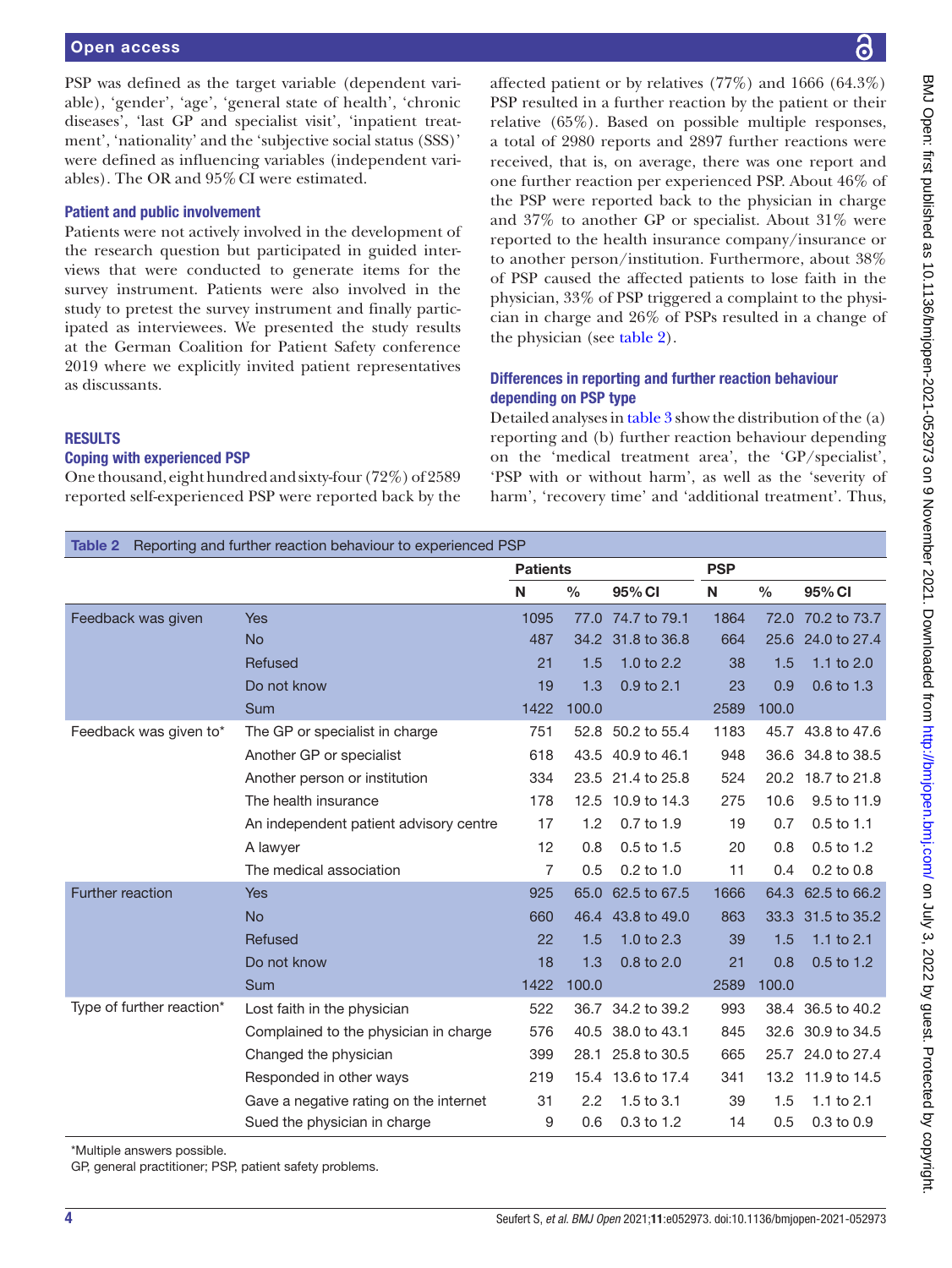<span id="page-4-0"></span>Table 3 Results of  $\chi^2$  tests to examine whether there were differences in the reporting and further reaction behaviour associated with the determinants 'areas of treatment', 'GP or specialist in charge', 'PSP with/without harm', 'severity of harm', 'recovery time' and 'additional treatments'

|                                    |                                                 | (a) Feedback |       |              |                  | (b) Further reactions |       |              |                  |
|------------------------------------|-------------------------------------------------|--------------|-------|--------------|------------------|-----------------------|-------|--------------|------------------|
|                                    |                                                 | N            | $\%$  | 95% CI       | $X^2$ (sig.)     | N                     | $\%$  | 95% CI       | $X^2$ (sig.)     |
| Areas of<br>treatment*             | Anamnesis/<br>diagnostic<br>procedures          | 1142         | 61.3  | 59.0 to 63.5 |                  | 1101                  | 66.1  | 63.8 to 68.3 |                  |
|                                    | Medication                                      | 302          | 16.2  | 14.6 to 17.9 |                  | 234                   | 14.0  | 12.5 to 15.8 |                  |
|                                    | Office administration                           | 166          | 8.9   | 7.7 to 10.3  |                  | 129                   | 7.8   | 6.6 to 9.1   |                  |
|                                    | Vaccination,<br>injection, infusion             | 76           | 4.1   | 3.3 to 5.1   | 17.12<br>(0.009) | 45                    | 2.7   | 2.0 to 3.6   | 97.57<br>(0.000) |
|                                    | Outpatient surgery                              | 53           | 2.9   | 2.2 to 3.7   |                  | 55                    | 3.3   | 2.5 to 3.6   |                  |
|                                    | Aftercare                                       | 43           | 2.3   | 1.7 to 3.1   |                  | 36                    | 2.2   | 1.6 to 3.0   |                  |
|                                    | Other area                                      | 82           | 4.4   | 3.6 to 5.4   |                  | 66                    | 4.0   | 3.1 to 5.0   |                  |
|                                    | Sum                                             | 1864         | 100.0 |              |                  | 1666                  | 100.0 |              |                  |
| GP or                              | Specialist                                      | 975          | 55.3  | 53.0 to 57.6 |                  | 923                   | 58.7  | 56.2 to 61.1 |                  |
| specialist in<br>charge            | GP                                              | 788          | 44.7  | 42.4 to 47.0 | 0.58<br>(0.445)  | 650                   | 41.3  | 38.9 to 43.8 | 26.67<br>(0.000) |
|                                    | Sum                                             | 1762         | 100.0 |              |                  | 1573                  | 100.0 |              |                  |
| PSP with/                          | PSP with harm                                   | 1516         | 82.1  | 80.3 to 83.8 | 111.84           | 1436                  | 86.5  | 84.7 to 88.0 | 265.39           |
| without harm                       | PSP without harm                                | 331          | 17.9  | 16.2 to 19.7 | (0.000)          | 225                   | 13.5  | 12.0 to 15.3 | (0.000)          |
|                                    | Sum                                             | 1847         | 100.0 |              |                  | 1661                  |       |              |                  |
| Severity of                        | Very mild                                       | 80           | 5.4   | 4.3 to 6.6   |                  | 65                    | 4.6   | 3.6 to 5.8   |                  |
| harm                               | Mild                                            | 516          | 34.4  | 32.1 to 36.9 | 63.45            | 460                   | 32.4  | 30.0 to 34.9 | 120.50           |
|                                    | Severe                                          | 674          | 45.0  | 42.5 to 47.5 | (0.000)          | 647                   | 45.6  | 43.0 to 48.2 | (0.000)          |
|                                    | Very severe                                     | 228          | 15.2  | 13.5 to 17.1 |                  | 247                   | 17.4  | 15.5 to 19.5 |                  |
|                                    | Sum                                             | 1498         | 100.0 |              |                  | 1420                  | 100.0 |              |                  |
| Recovery<br>time                   | Less than a week                                | 192          | 14.4  | 12.6 to 16.4 |                  | 194                   | 15.2  | 13.4 to 17.4 |                  |
|                                    | More than a week,<br>but less than a<br>month   | 281          | 21.1  | 19.0 to 23.4 | 49.61            | 224                   | 17.6  | 15.6 to 19.8 | 65.32            |
|                                    | More than a month                               | 354          | 26.6  | 24.3 to 29.0 | (0.000)          | 348                   | 27.4  | 25.0 to 29.9 | (0.000)          |
|                                    | Permanent harm                                  | 505          | 37.9  | 35.3 to 40.5 |                  | 504                   | 39.7  | 37.0 to 42.4 |                  |
|                                    | Sum                                             | 1332         | 100.0 |              |                  | 1270                  | 100.0 |              |                  |
| Additional<br>$treatments^{\star}$ | Went to see another<br>physician                | 690          | 81.9  | 79.2 to 84.4 |                  | 686                   | 82.8  | 80.1 to 85.3 |                  |
|                                    | Medical on-call<br>service/emergency<br>service | 113          | 13.4  | 11.3 to 15.9 | 21.77            | 99                    | 11.9  | 9.9 to 14.3  | 33.39            |
|                                    | Emergency room                                  | 186          | 22.1  | 19.4 to 25.0 | (0.001)          | 197                   | 23.8  | 21.0 to 26.8 | (0.000)          |
|                                    | Inpatient treatment<br>(overnight)              | 211          | 25.0  | 22.2 to 28.1 |                  | 217                   | 26.2  | 23.3 to 29.3 |                  |
|                                    | Rehabilitation                                  | 185          | 21.9  | 19.3 to 24.9 |                  | 184                   | 22.2  | 19.5 to 25.1 |                  |
|                                    | Sum                                             | 842          | 100.0 |              |                  | 829                   | 100.0 |              |                  |

\*Multiple answers possible.

GP, general practitioner; PSP, patient safety problems.

of the 1864 reports and 1666 further reactions, around  $(a)=61\%/b)$ =66% were in the area of 'anamnesis/diagnostic procedures',  $(a)=16\%/b) = 14\%$  in the area of 'medication' and around  $(a)=9\%/b) = 7.8\%$  in the area

of 'practice organisation'. More than half of the reports and further reactions occurred when the PSP was experienced by a specialist  $((a)=55\%/b)$ =59%) and was accompanied by harm  $((a)=82\%/b)=87\%)$ . Except of the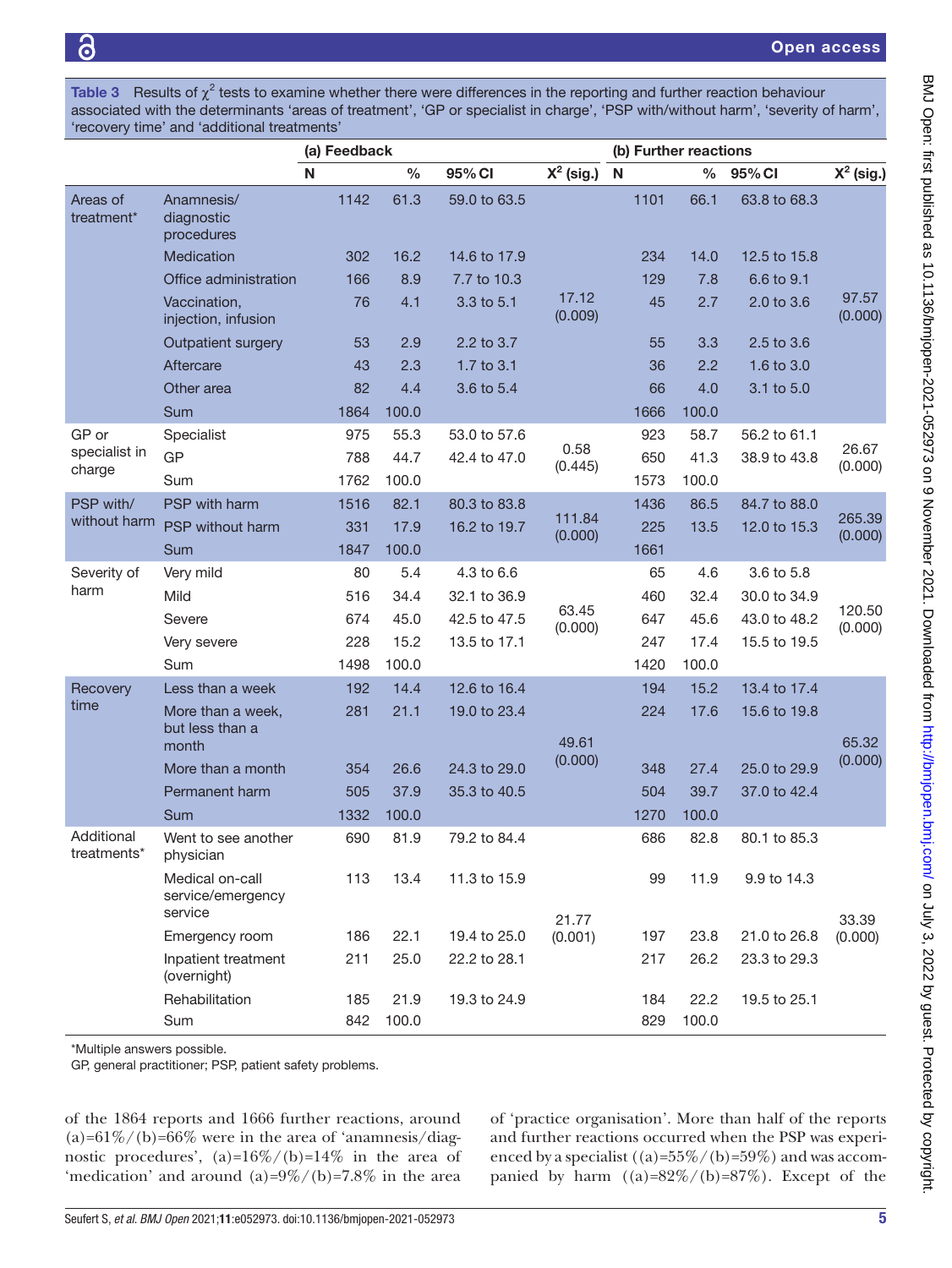reporting behaviour to GPs or specialists, significant associations are shown in association with the area of medical treatment ((a)  $\chi^2$ =17.12, p=0.009/(b)  $\chi^2$ =97.57, p=0.000), PSP with and without harm ((a)  $\chi^2$ =111.84, p=0.000/(b)  $\chi^2$ =265.39, p=0.000) and severity ((a)  $\chi^2$ =63.45, p=0.000/ (b)  $\chi^2$ =120.50, p=0.000): the affected patient gave feedback and further reactions significantly more often for PSP related to anamnesis/diagnostic procedures than for PSP related to other types of treatment, for PSP related to specialists than for GPs, for PSP with harm, for more severe harm and longer recovery time. For those who needed further treatment, feedback and further reactions were most likely to occur when the individual needed to see more doctors.

[Table](#page-6-0) 4 shows that of the 1864 reports made, about 70% were made in the medical treatment area 'anamnesis/ diagnostic procedures' to the physician in charge or to another GP or specialist. Roughly 44% of the reported PSPs in the mentioned area resulted in a loss of faith in the physician as a further reaction (n=1666). A similar distribution can be seen in the medical treatment area 'medication'. Here, according to the PSP experienced, about 18% of the reports were made to the physician in charge or to another GP or specialist. Faith in the physician was lost in about 7%. Reports to a lawyer, an independent patient counselling centre or the medical association were rather rare (about  $3\%$ ). In only about  $1\%$  of the cases were legal steps taken against the physician, especially in the areas of 'anamnesis/diagnostic procedures', 'medication' and 'practice organisation'. Overall, it can be seen that there is a significant association between the addressee of feedback and the type of further reaction and the areas of treatment ((a)  $\chi^2 = 252.86$ , p=0.000)/(b)  $\chi^2$ =241.25, p=0.000).

A more detailed breakdown of the distribution and significant  $\chi^2$  $\chi^2$ -analyses by the addressee of reporting and further reaction behaviour and PSP types, specialist groups and harm types are presented in the e-Supplements [\(online supplemental e-Figure 1 and e-Table 1,](https://dx.doi.org/10.1136/bmjopen-2021-052973) [2\)](https://dx.doi.org/10.1136/bmjopen-2021-052973). While there were significant associations between the types of reporting and further reaction behaviour and the PSP types of 'anamnesis/diagnostic procedures' ((a)  $\chi^2$ =145.644, p=0.000/(b)  $\chi^2$ =135.616, p=0.000) and 'medication' ((a)  $\chi^2$ =86.446, p=0.000)/(b)  $\chi^2$ =46.917, p=0.025), there were differences in the PSP of the other medical treatment areas: thus, the analyses do not show any significant associations between the reporting behaviour and the PSP of 'outpatient surgery' and 'aftercare', but between the further reaction behaviour. On the other hand, there is a significant association among the reporting behaviour and the PSP types of 'vaccination, injection, infusion' ( $\chi^2$ =53.143, p=0.001) and 'office administration' ( $\chi^2$ =69.597, p=0.000).

#### Results of the multiple logistic regression analyses

As [table](#page-7-0) 5 shows, with the exception of mean SSS, the multivariate regression model yields significant correlations between the sociodemographic characteristics of

the participants and the way they deal with experienced PSP. For example, the likelihood of at least one response (a) or one further reaction (b) increases if the ambulatory care patients belong to the youngest group of respondents (40–59years) ((a) OR 2.57/(b) OR 2.60), have had a GP or specialist visit in the last 3months ((a) OR 2.18/(b) OR 2.17) or have a chronic illness ((a) OR 2.16/(b) OR 2.14). Furthermore, women, those with low SSS, those with recent hospitalisation and poorer selfrated health status were more likely to give feedback or show other responses.

## **DISCUSSION**

This survey is the first retrospective cross-sectional study to comprehensively assess both PSP in the ambulatory healthcare sector from the patient's perspective, and also its potential impact on the physician–patient relationship. It reports on the reporting and further reaction behaviour of 1422 people from a representative population sample of 10037≥40-year-olds who experienced a total of 2589 PSP in ambulatory care in Germany in the year prior to the survey and reported them in a CATI survey. One thousand and ninety-fivepatients (77%) reported 1864 (72%) of the PSP back to the healthcare provider or to another healthcare institution. Nine hundred and twenty-five patients  $(65\%)$  reacted in another way to the experienced PSP. In total, there were 1666 (64%) other reactions in addition to the reports.

The  $\chi^2$  analyses show significant associations between response and further reaction behaviour and the factors 'treatment area', 'specialist group', 'PSP with/without harm', 'severity', 'recovery time' and 'additional treatment'. More severe harm with specialists requiring further treatment is more likely to be reported back. That there is a relationship between reporting and further reaction behaviour and the factors studied is also confirmed in the  $\chi^2$  analyses of reporting and further reaction behaviour in association with 'PSP types', 'specialist groups' and 'types of harm'.

In addition, the binary regression analyses suggest that respondents' sociodemographic characteristics influence whether feedback is given or further reactions are shown. Thus, the probability of a response or further reaction increases if the patients are between 40 and 49years old, have had a GP or specialist visit in the last 3months and suffer from chronic diseases. Without overinterpreting the results of our survey, a possible reason for these differences may be that those patients with more frequent physician contacts due to chronic illness also have more opportunities to provide feedback and that older patients tend to be more tolerant and lenient with their physicians in charge. Younger patients, on the contrary, complain faster and more strongly. According to the literature review by Kinnunen and Saranto, $10^{\circ}$  another reason for the higher willingness to provide feedback by younger patients could be that they are more interested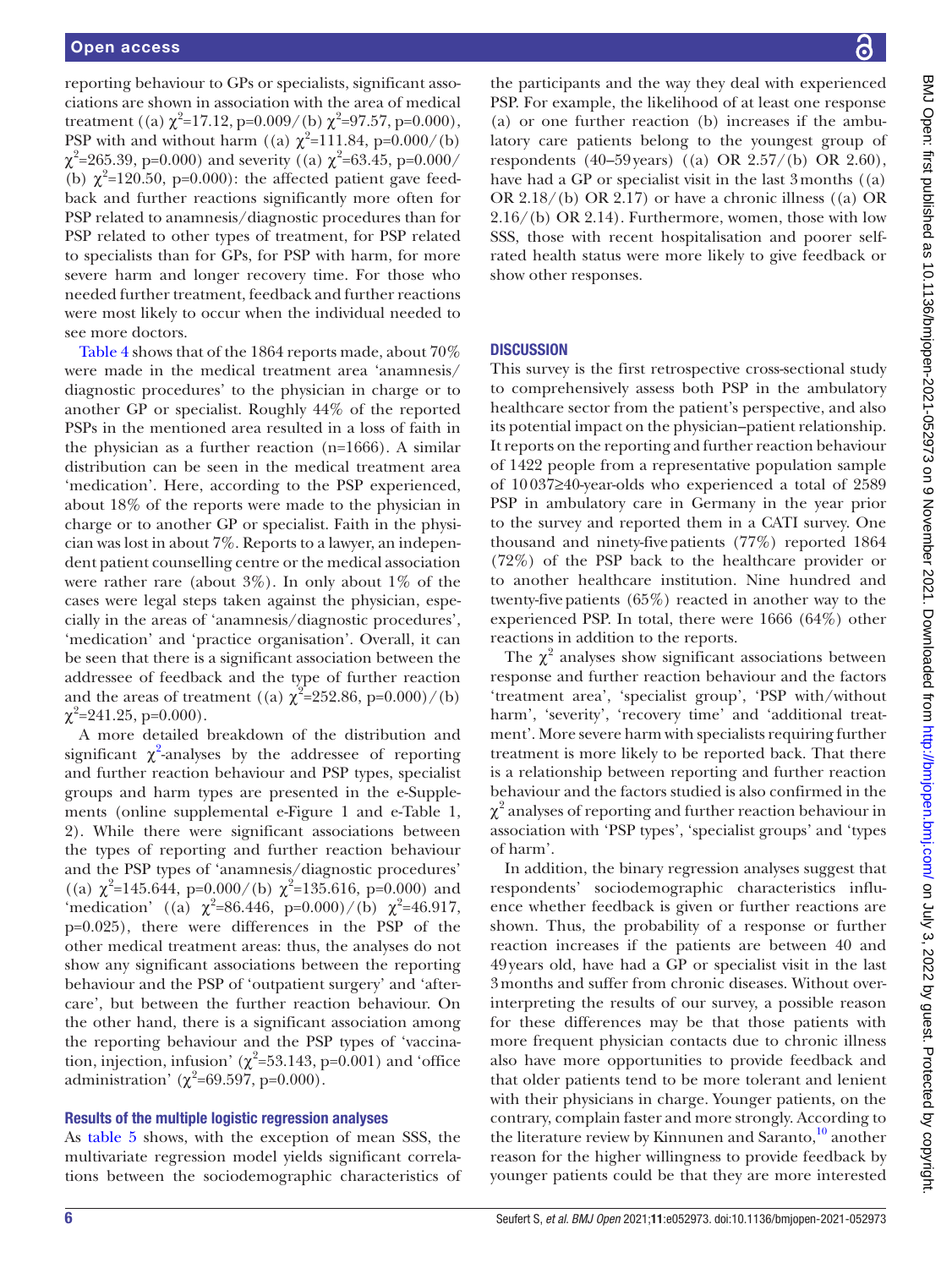<span id="page-6-0"></span>

| Table 4                                                  |                     | Reporting and further reaction behaviour in association with 'areas of treatment' |                            |                          |                                     |                           |                         |                  |                           |
|----------------------------------------------------------|---------------------|-----------------------------------------------------------------------------------|----------------------------|--------------------------|-------------------------------------|---------------------------|-------------------------|------------------|---------------------------|
|                                                          |                     | stic<br>Anamnesis/diagno<br>procedures                                            | Medication                 | administration<br>Office | injection, infusion<br>Vaccination, | Outpatient<br>surgery     | Aftercare               | Other area       | Sum                       |
| (a) Feedback given to* (n=1.864)                         |                     |                                                                                   |                            |                          |                                     |                           |                         |                  |                           |
| The GP or specialist in charge                           | $\%$                | 34.4                                                                              | 12.1                       | 6.9                      | 3.1                                 | 2.5                       | $\frac{8}{1}$           | 2.6              | 63.4                      |
|                                                          | $(95%$ CI)          | (32.3 to 36.6)                                                                    | $(10.7 \text{ to } 13.7)$  | $(5.9 \text{ to } 8.2)$  | (2.4 to 4.0)                        | (1.9 to 3.3)              | $(1.3 \text{ to } 2.5)$ | (1.9 to 3.4)     | (61.2 to 65.6)            |
| Another GP or specialist                                 | %                   | 35.6                                                                              | $\overline{6}$ .           | 3.4                      | 1.5                                 | 2.0                       | $\frac{0}{1}$           | $\frac{3}{1}$    | 50.8                      |
|                                                          | (95% <sup>C</sup> ) | (33.5 to 37.8)                                                                    | (5.1 to 7.2)               | (2.7 to 4.3)             | .0 to 2.1<br>こ                      | $.5 \text{ to } 2.8$<br>こ | (0.7 to 1.6)            | (0.9 to 1.9)     | (48.6 to 53.1)            |
| Another person or institution                            | $\%$                | 19.2                                                                              | 3.9                        | H                        | $\ddot{.}$                          | 0.5                       | 0.6                     | 1.5              | 28.1                      |
|                                                          | (95% <sup>C</sup> ) | (17.5 to 21.1)                                                                    | (3.1 to 4.8)               | (0.7 to 1.7)             | (0.9 to 2.0)                        | (0.3 to 0.9)              | (0.3 to 1.1)            | (1.0 to 2.2)     | (26.1 to 30.2)            |
| The health insurance                                     | %                   | 9.5                                                                               | 1.9                        | 0.9                      | 0.4                                 | H                         | 0.4                     | 0.5              | 14.8                      |
|                                                          | (95% <sup>C</sup> ) | $(8.2 \text{ to } 10.9)$                                                          | $.4$ to $2.6$<br>こ         | (0.6 to 1.5)             | .2 to 0.8<br>ë                      | (0.7 to 1.7)              | (0.2 to 0.8)            | (0.3 to 0.9)     | $(13.2 \text{ to } 16.4)$ |
| A lawyer                                                 | $\%$                | 0.7                                                                               | $0.\overline{2}$           | 0.0                      | 0.0                                 | 0.0                       | 0.0                     | $\overline{0}$   | $\frac{1}{1}$             |
|                                                          | (95% <sup>C</sup> ) | (0.4 to 1.3)                                                                      | (0.1 to 0.6)               | (0.0 to 0.2)             | (0.0 to 0.3)                        | (0.0 to 0.2)              | (0.0 to 0.3)            | (0.0 to 0.2)     | (0.7 to 1.7)              |
| An independent patient advisory                          | %                   | 0.6                                                                               | $\overline{0}$ .           | 0.0                      | 0.1                                 | $\overline{0}$ :          | 0.0                     | $\overline{0}$ : | $\frac{0}{1}$             |
| centre                                                   | (95% <sup>C</sup> ) | (0.3 to 1.1)                                                                      | (0.1 to 0.5)               | (0.0 t 0.3)              | (0.0 to 0.3)                        | (0.0 to 0.4)              | (0.0 to 0.2)            | (0.0 to 0.4)     | $(0.7 \text{ to } 1.6)$   |
| The medical association                                  | %                   | $0.\overline{3}$                                                                  | 0.0                        | $\frac{0}{0}$            | 0.0                                 | $\overline{0}$            | $\overline{C}$          | 0.0              | 0.6                       |
|                                                          | (95% <sup>C</sup> ) | (0.1 to 0.7)                                                                      | (0.0 to 0.3)               | (0.0 to 0.3)             | (0.0 to 0.2)                        | (0.0 to 0.3)              | (0.0 to 0.3)            | (0.0 to 0.2)     | (0.3 to 1.1)              |
| Sum                                                      | %                   | 61.3                                                                              | 16.2                       | 8.9                      | 4.1                                 | 2.9                       | 2.3                     | 4.4              | 100.0                     |
|                                                          | (95% <sup>C</sup> ) | (59.0 to 63.5)                                                                    | $(14.6 \text{ to } 17.9)$  | (7.7 to 10.3)            | (3.3 to 5.1)                        | $(2.2 \text{ to } 3.7)$   | (1.7 to 3.1)            | (3.6 to 5.4)     |                           |
| (b) Further reactions* (n=1.666)                         |                     |                                                                                   |                            |                          |                                     |                           |                         |                  |                           |
| Lost faith in the physician                              | %                   | 43.5                                                                              | 6.5                        | $3.\overline{6}$         | H                                   | $\frac{0}{2}$             | $\frac{0}{1}$           | $\frac{8}{1}$    | 59.6                      |
|                                                          | (95% <sup>o</sup> ) | $(41.2 \text{ to } 45.9)$                                                         | (5.4 to 7.8)               | (2.9 to 4.7)             | (0.7 to 1.7)                        | (1.4 to 2.8)              | (0.6 to 1.6)            | (1.3 to 2.6)     | $(57.2 \text{ to } 61.9)$ |
| Complained to the physician in                           | $\%$                | 29.4                                                                              | 8.9                        | 5.3                      | $\overline{4}$                      | 2.6                       | $\frac{3}{1}$           | $\frac{8}{1}$    | 50.7                      |
| charge                                                   | $(95%$ Cl)          | (27.3 to 31.6)                                                                    | $.6 \text{ to } 10.3$<br>ヒ | (4.4 to 6.5)             | (0.9 to 2.1)                        | (2.0 to 3.5)              | (0.9 to 2.0)            | (1.3 to 2.6)     | (48.3 to 53.1)            |
| Changed the physician                                    | %                   | 29.6                                                                              | $\frac{1}{4}$              | 7.7                      | 0.5                                 | $\frac{1}{2}$             | $\frac{0}{1}$           | F                | 39.9                      |
|                                                          | $(95%$ CI)          | (27.5 to 31.9)                                                                    | (3.2 to 5.1)               | (1.2 to 2.4)             | (0.3 to 1.0)                        | (1.4 to 2.7)              | (0.6 to 1.6)            | (0.7 to 1.7)     | (37.6 to 42.3)            |
| Gave a negative rating on the                            | $\%$                | $\overline{1}$ .                                                                  | 0.2                        | $\overline{0}$ :         | 0.0                                 | $\overline{0}$            | $\overline{0}$          | 0.0              | 2.3                       |
| internet                                                 | $(95%$ CI)          | $(1.2 \text{ to } 2.5)$                                                           | (0.1 to 0.6)               | (0.0 to 0.3)             | (0.0 to 0.3)                        | (0.0 to 0.4)              | (0.0 to 0.3)            | (0.0 to 0.2)     | $(1.7 \text{ to } 3.2)$   |
| Sued the physician in charge                             | %                   | 0.6                                                                               | 0.2                        | $\overline{0}$ .         | 0.0                                 | 0.0                       | 0.0                     | 0.0              | $\frac{8}{2}$             |
|                                                          | (95% <sup>C</sup> ) | (0.3 to 1.1)                                                                      | (0.1 to 0.5)               | (0.0 to 0.3)             | (0.0 to 0.2)                        | (0.0 t 0.2)               | (0.0 to 0.2)            | (0.0 to 0.2)     | (0.5 to 1.4)              |
| Responded in other ways                                  | $\%$                | 11.9                                                                              | 3.6                        | $\overline{1}$ .         | $\frac{2}{1}$                       | $\overline{c}$            | 0.4                     | $\frac{1}{4}$    | 20.4                      |
|                                                          | (95% Cl)            | (10.5 to 13.6)                                                                    | (2.9 to 4.7)               | (1.2 to 2.5)             | $(0.8 \text{ to } 1.9)$             | (0.0 to 0.4)              | (0.2 to 0.9)            | (0.9 to 2.1)     | (18.6 to 22.5)            |
| Sum                                                      | %                   | 66.1                                                                              | 14.0                       | 7.8                      | 2.7                                 | 3.3                       | 2.2                     | 4.0              | 100.0                     |
|                                                          | (95% Cl)            | $(63.8 \text{ to } 68.3)$                                                         | $(12.5 \text{ to } 15.8)$  | (6.6 t 0.9.1)            | (2.0 to 3.6)                        | $(2.5 \text{ to } 4.3)$   | (1.6 to 3.0)            | (3.1 to 5.0)     |                           |
| *Multiple answers possible.<br>GP, general practitioner. |                     |                                                                                   |                            |                          |                                     |                           |                         |                  |                           |

ි

Open access

BMJ Open: first published as 10.1136/bmjopen-2021-052973 on 9 November 2021. Downloaded from http://bmjopen.bmj.com/ on July 3, 2022 by guest. Protected by copyright. BMJ Open: first published as 10.1136/bmjopen-2021-052973 on 9 November 2021. Downloaded from brup://bmjopen.bmj.com/ on July 3, 2022 by guest. Protected by copyright.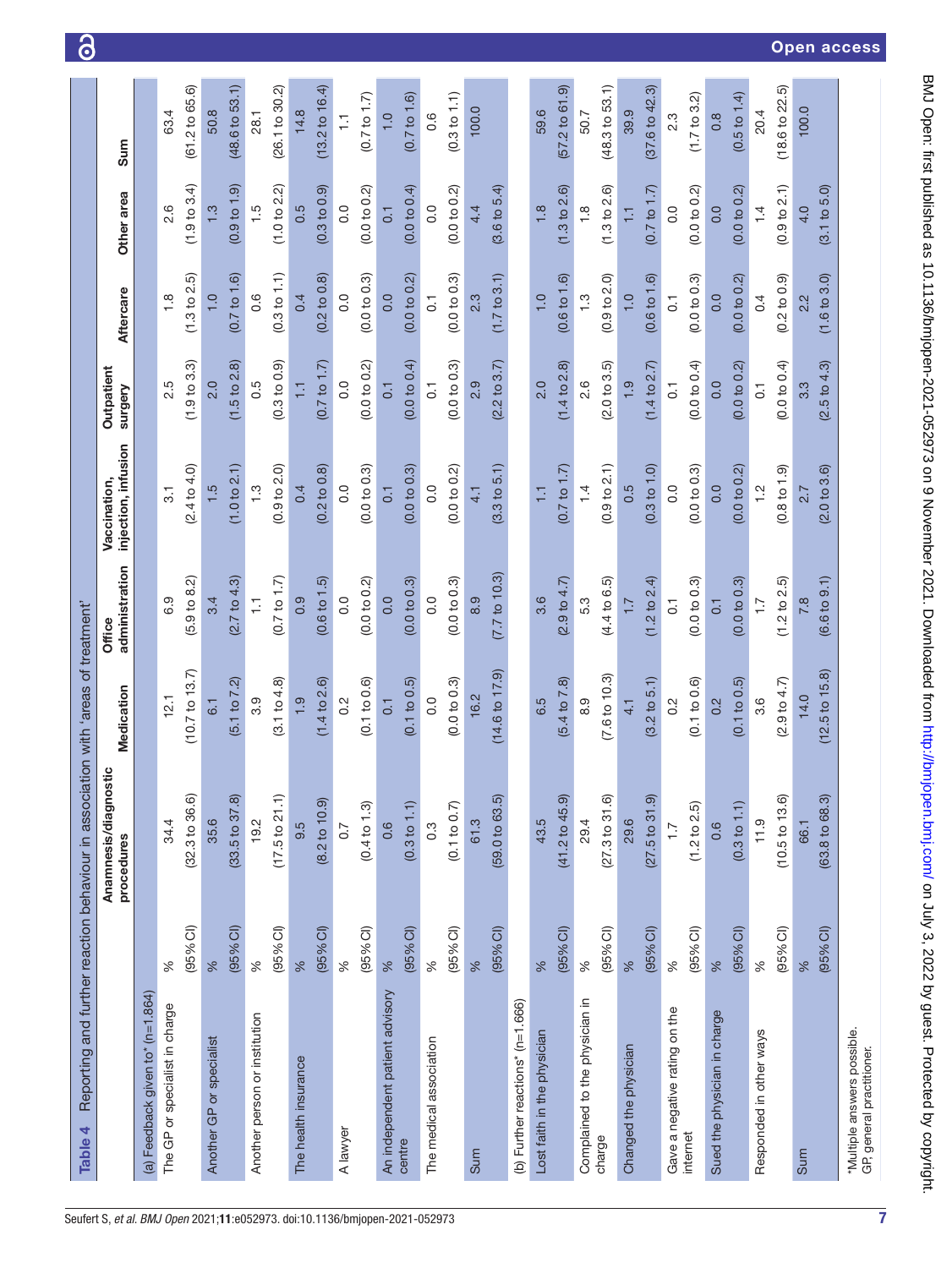<span id="page-7-0"></span>

|           | (a) Feedback                                            |       |           |              |                      |
|-----------|---------------------------------------------------------|-------|-----------|--------------|----------------------|
| <b>OR</b> | 95% CI                                                  | Sig.  | <b>OR</b> | 95% CI       | Sig.                 |
|           |                                                         |       | 1         |              |                      |
| 1.25      | 1.12 to 1.41                                            | 0.000 | 1.26      | 1.12 to 1.42 | 0.000                |
|           |                                                         |       | 1         |              |                      |
| 2.16      | 1.89 to 2.47                                            | 0.000 | 2.14      | 1.87 to 2.46 | 0.000                |
| 1         |                                                         |       | 1         |              |                      |
| 1.31      | 1.14 to 1.51                                            | 0.000 | 1.31      | 1.14 to 1.51 | 0.000                |
| 1.60      | 1.34 to 1.82                                            | 0.000 | 1.59      | 1.32 to 1.90 | 0.000                |
| 1         |                                                         |       | 1         |              |                      |
| 2.18      | 1.85 to 2.59                                            | 0.000 | 2.17      | 1.84 to 2.56 | 0.000                |
| 1         |                                                         |       | 1         |              |                      |
| 1.46      | 1.29 to 1.67                                            | 0.000 | 1.48      | 1.30 to 1.68 | 0.000                |
| 1         |                                                         |       | 1         |              |                      |
| 1.72      | 1.36 to 2.17                                            | 0.000 | 1.75      | 1.39 to 2.22 | 0.000                |
| 2.57      | 2.04 to 3.23                                            | 0.000 | 2.60      | 2.06 to 3.28 | 0.000                |
| 1         |                                                         |       | 1         |              |                      |
| 1.18      | 1.01 to 1.37                                            | 0.037 | 1.18      | 1.02 to 1.38 | 0.030                |
|           |                                                         |       | 1         |              |                      |
| 0.91      | 0.80 to 1.04                                            | 0.170 | 0.93      | 0.81 to 1.06 | 0.255                |
| 1.34      | 1.12 to 1.60                                            | 0.001 | 1.35      | 1.13 to 1.61 | 0.001                |
|           | Last GP or specialist visit between 4 and 12 months ago |       |           |              | (b) Further reaction |

GP, general practitioner; SSS, subjective social status.

in ensuring that PSP are not repeated or that they want to contribute to better research into the causes of PSP.

In comparison with the few (inter)national studies, the reporting and reaction behaviour of patients affected by PSP in Germany exceeds the data reported by Giardina  $et$   $a\ell$ <sup>3</sup> on the reporting behaviour of affected patients (66%) as well as the data of the ambulatory physicians surveyed in 2010, 38% of whom stated that they were confronted with allegations of errors at least once a year.<sup>[6](#page-9-5)</sup> In detail, however, it is also shown that less than  $1\%$  of the PSP led to patients suing the physician in charge according to their own statements and in only about 2% of the cases did this lead to a negative evaluation on the internet. Regardless, our results indicate that PSPs can have a negative impact on the physician–patient relationship. Thus, about 38% of the reported PSP resulted in the patients losing their faith in the physician and about 28% of the patients changed physicians as a result of the experienced PSP. Both, the loss of faith as well as the changing of physicians, are higher in our study compared with similar studies. According to the study by Dovey *et al*<sup>[7](#page-9-6)</sup> 12% of reported errors led to a loss of trust in the doctor, and according to the studies,  $11-13$  10%–14% of patients changed their physician as a result of a (suspected) treatment error. Whether there has been an opposite reaction in individual cases due to a PSP in the form of a strengthening of trust between physician and patient, in that patients find that physicians are actively concerned about

treating the harm, cannot be assessed on the basis of our study results.

Subsumed, it appears that at least one report and further reaction particularly take place if PSP occur in the medical treatment areas 'anamnesis/diagnostic procedures', 'medication' and 'office administration' and if PSP has been experienced by a specialist, has resulted in mild to severe harm and has led to permanent harm. This can be attributed to the frequency distribution of PSP reports which is—compared with the other factors—particularly higher. It is noteworthy that the treatment area 'anamnesis/diagnostic procedures' accounts for about 70% of the reports to the physician in charge or to another physician and about 44% of the further reactions are associated with a loss of faith in the physician, complaints (29%) or a decision to change the physician (30%). An explanation for this can be found in previous analyses:<sup>[1](#page-9-0)</sup> thus, in the area of 'anamnesis/diagnostic procedures', especially the PSP types 'important questions about the complaints not asked' and 'insufficient physical examination' were mentioned, which, according to the respondents, led to severe or even permanent harm. Experience shows that the effect of such PSP can have a negative impact on the physician–patient relationship and can be accompanied by one of the surveyed reporting and further reactions.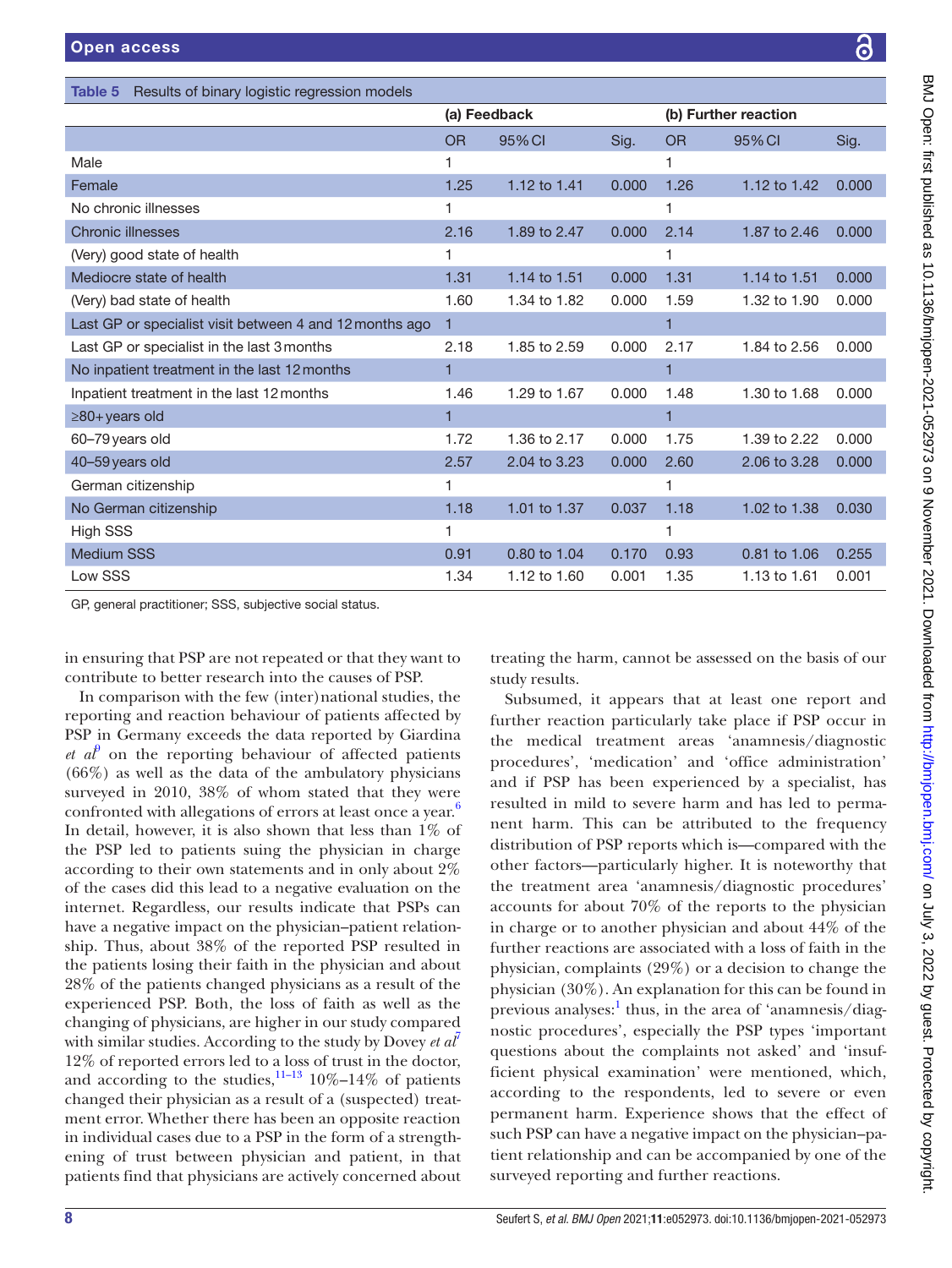### Strength and limitations

The main strength of the present study is the comprehensive recording of the reporting and further reaction behaviour of patients with PSP reports in ambulatory care. The study allows conclusions to be drawn about the direct effects of PSP in the social interaction between physicians and patients, which are expressed in the fact that patients lose their faith in the physician in charge or change their physician. But, also that patients very often report PSP to their treating doctor or to another GP/ specialist. Furthermore, due to the underlying random sample and high case numbers, the sample is representative for the population of ≥40-year-olds in Germany and sampling errors are relatively small. Hence, a high degree of certainty is provided regarding the coping strategies of patients who have experienced a PSP in ambulatory care. Moreover, the comparison with the last population survey of the RKI, which is responsible for health reporting in Germany, shows that basic health parameters are by and large similar to both study populations.<sup>16</sup> However, a selection bias in favour of persons with a potentially higher PSP risk (eg, multimorbidity) cannot be precluded with absolute certainty.[17](#page-9-15)

However, the study also has weaknesses: 919 (8.3%) of the respondents dropped out of the interview, which was probably due to the complicated and long questionnaire. In the end, 10192 interviews were realised. Of these, 150 interviews were incomplete because an agreed-upon second appointment could not be realised, and another five interviews could not be evaluated. The response rate ultimately achieved in the target group was 12.4%, which is in the lower range that could be expected.

Another limitation is the chosen method of recording PSP and reporting and reaction behaviour. It deliberately considers only the perspective of patients. A final medical objectification of the experienced PSP as well as a validation of the information on reporting and reaction behaviour is not possible due to the lack of patient records, so that social desirability cannot be ruled out in isolated cases when answering the questions asked. Furthermore, conclusions can be drawn neither from the medical nor from the patient-centred perspective from the present study as to whether the reporting and further reaction behaviour could make a positive contribution to the future avoidance or reduction of PSP or whether it resulted in a satisfactory reaction by the informed GP/ specialist or institution. This is due to the content of the CATI structure, which primarily aimed to ascertain the status quo with regard to the reporting and further reaction behaviour on the part of affected patients. However, our results suggest that patients in ambulatory healthcare are willing to report experienced or suspected PSP to their physicians, whereas it is up to them how they deal with the reports of their patients and how they contextualise them in relation to future care.

A further limitation is that the international transferability of the results is impaired by the fact that the ambulatory care system in Germany takes place much more

in the practices of GPs and specialists than is the case in other countries, where specialised care is more hospitalbased. Therefore, the figures from Germany may tend to be higher than in other countries.

#### Recommendations

Our study provides evidence for the international call and recommendation,  $^{18}$  19 for a 'cultural drift'<sup>20 21</sup> using patients increasingly as a valuable source of information in order to gain a better understanding of the occurrence of PSP and thus, to obtain indications for the development of strategies to improve patient safety. Similar to other studies,<sup>18 22</sup> <sup>23</sup> we also support the idea to develop systematic and effective feedback and safety monitoring systems which encourages and enables affected patients to report experienced and suspected PSP, but also to share (with regard to individual and general patient safety) their unique perspective and expertise with their GP or specialist in charge.<sup>18</sup> In this way, the physician–patient relationship can be strengthened and cooperative rather than confrontational communication promoted.<sup>[24](#page-9-18)</sup> This way enables both the systematic recording of PSP, and also their targeted analysis for a systematic improvement of medical treatment and patient safety in ambulatory healthcare.

Acknowledgements We would like to thank all participants who took part in the study. We would also like to thank Professor N Timmesfeld, University of Bochum, for her statistical support in the study planning. We are grateful to Susann Südhof and Dr Helmut Schröder (infas-Institute of Applied Social Sciences, Bonn) who supervised the CATI survey and its development, as well as Michael Schneider (Philipps-Universität Marburg), who cross-checked data analyses with the statistical package R, V.3.5.2 (Base Package). Finally, we would also like to thank Morgan Scholz for proofreading the manuscript.

Contributors All authors had full access to all of the data (including statistical reports and tables) in the study and take responsibility for the integrity of the data and the accuracy of the data analysis. Study guarantor: MG and WdC. Study concept and design: SS, WdC, JL and MG. Analysis and interpretation of data: SS, WdC, MA, JL and MG. Drafting of the manuscript: SS. Critical revision of the manuscript for important intellectual content: all authors. Statistical analysis: SS and MA. Study supervision: MG.

Funding This study received funding from the Innovation Committee of the Federal Joint Committee, Germany (grant number 01VSF16015).

Competing interests None declared.

Patient consent for publication Not required.

Ethics approval Ethical approval for the study was obtained through the Ethics Committee of the Philipps-Universität Marburg (AZ 179/17).

Provenance and peer review Not commissioned; externally peer reviewed.

Data availability statement Data are available upon reasonable request. All data relevant to the study are included in the article or uploaded as supplementary **information** 

Supplemental material This content has been supplied by the author(s). It has not been vetted by BMJ Publishing Group Limited (BMJ) and may not have been peer-reviewed. Any opinions or recommendations discussed are solely those of the author(s) and are not endorsed by BMJ. BMJ disclaims all liability and responsibility arising from any reliance placed on the content. Where the content includes any translated material, BMJ does not warrant the accuracy and reliability of the translations (including but not limited to local regulations, clinical guidelines, terminology, drug names and drug dosages), and is not responsible for any error and/or omissions arising from translation and adaptation or otherwise.

Open access This is an open access article distributed in accordance with the Creative Commons Attribution Non Commercial (CC BY-NC 4.0) license, which